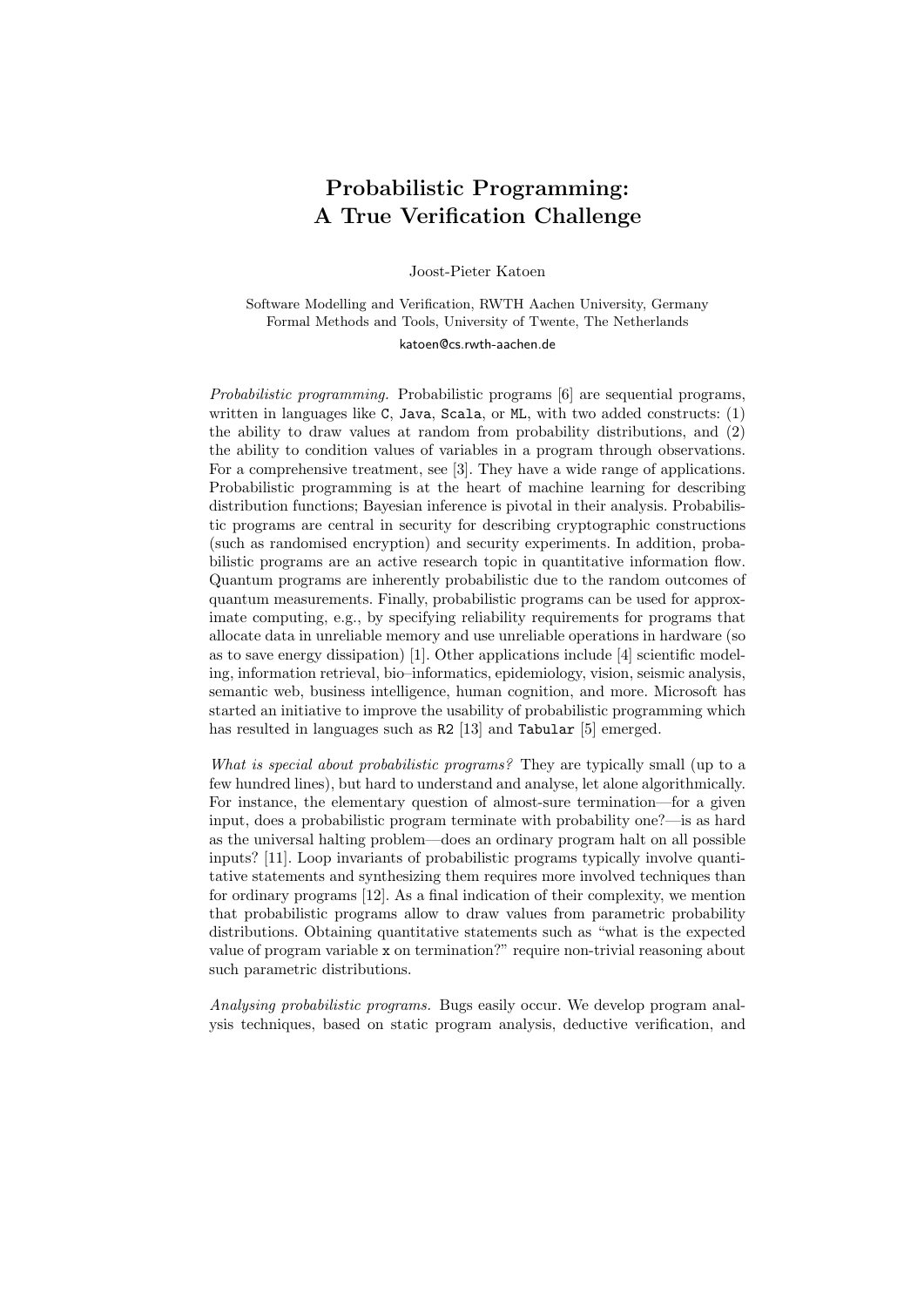## 2 Joost-Pieter Katoen

model checking, to make probabilistic programming more reliable, i.e., less buggy. Starting from a profound understanding from the intricate semantics of probabilistic programs (including features such as observations, possibly diverging loops, continuous variables, non-determinism, as well as unbounded recursion), we study fundamental problems such as checking program equivalence, loop-invariant synthesis, almost-sure termination, and pre- and postcondition reasoning. The aim is to study the computational hardness of these problems as well as to develop (semi-) algorithms and accompanying tool-support. The ultimate goal is to provide lightweight automated means to the probabilistic programmer so as check elementary program properties.

Formal semantics and verification. In this invited talk, I will survey recent progress on the formal semantics and verification of (parametric) probabilistic programs. This involves relating weakest pre-conditions and operational semantics  $[9, 7]$ , loop-invariant synthesis techniques by constraint solving  $[12, 8]$ , hardness results on almost-sure termination [11], and verifying parametric probabilistic models and their applications [2, 10, 14].

Acknowledgement. This work is funded by the EU FP7-projects SENSATION and MEALS, and the Excellence Initiative of the German federal and state government.

## References

- 1. M. Carbin, S. Misailovic, and M. C. Rinard. Verifying quantitative reliability for programs that execute on unreliable hardware. In Proc. of OOPSLA, pages 33–52. ACM Press, 2013.
- 2. C. Dehnert, S. Junges, N. Jansen, F. Corzilius, M. Volk, H. Bruintjes, J.-P. Katoen, and E. Abrah´am. PROPhESY: A PRObabilistic ParamEter SYnthesis tool. In ´ Proc. of CAV, volume 9206 of LNCS. Springer, 2015.
- 3. N. D. Goodman and A. Stuhlmüller. The Design and Implementation of Probabilistic Programming Languages. (electronic), 2014. http://dippl.org.
- 4. A. D. Gordon. An agenda for probabilistic programming: Usable, portable, and ubiquitous, 2013.
- 5. A. D. Gordon, T. Graepel, N. Rolland, C. V. Russo, J. Borgström, and J. Guiver. Tabular: a schema-driven probabilistic programming language. In Proc. of POPL, pages 321–334. ACM Press, 2014.
- 6. A. D. Gordon, T. A. Henzinger, A. V. Nori, and S. K. Rajamani. Probabilistic programming. In Proc. of FOSE, pages 167–181. ACM Press, 2014.
- 7. F. Gretz, N. Jansen, B. L. Kaminski, J.-P. Katoen, A. McIver, and F. Olmedo. Conditioning in probabilistic programming. In Proc. of MFPS, ENTCS.
- 8. F. Gretz, J.-P. Katoen, and A. McIver. PRINSYS on a quest for probabilistic loop invariants. In Proc. of QEST, volume 8054 of LNCS, pages 193–208. Springer, 2013.
- 9. F. Gretz, J.-P. Katoen, and A. McIver. Operational versus weakest pre-expectation semantics for the probabilistic guarded command language. Perform. Eval., 73:110–132, 2014.